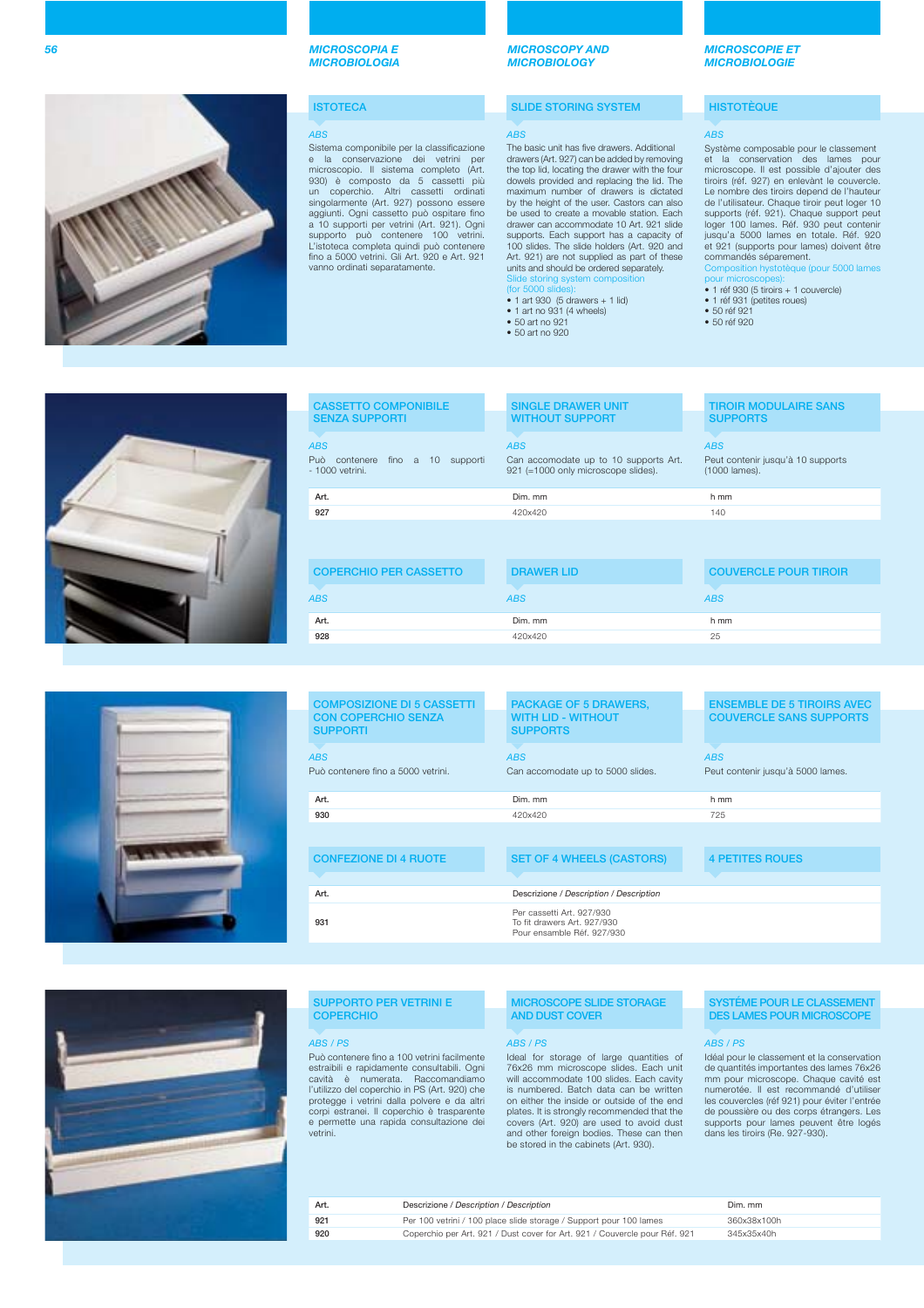### **SCATOLE PORTAVETRINI PER MICROSCOPIO**

e geologici.

Particolarmente studiate per assicurare minimo ingombro, possono essere sovrapposte senza pericoli di rotture. I posti sono numerati singolarmente; vengono fornite complete di scheda per la classificazione dei preparati. Scanalature per vetrini da mm 76x26.

### *MICROSCOPY AND MICROBIOLOGY*

*MICROBIOLOGIE*

### **MICROSCOPE SLIDE BOXES BOÎTES POUR LAMES MICROSCOPE**

*MICROSCOPIE ET* 

### **PS ANTIURTO HIGH IMPACT PS** PS ANTI-CHOC

Pratiques, lavables, et d'un encombrement minimal, peuvent être superposées sans risque de casse. Les emplacements sont numérotés indivuellement et peuvent contenir des lames de 26x76 mm. Munies d'une fiche pour le classement des préparations.



| Art. | N. posti / No. places / N. de places | Dim. mm | h mm |
|------|--------------------------------------|---------|------|
| 276  | 25                                   | 98x83   | 38   |
| 277  | 50                                   | 230x97  | 35   |
| 278  | 100                                  | 230x180 | 35   |
|      |                                      |         |      |

The slots are well spaced for easy handling of 76x26 mm slides. Each slot is clearly numbered and can be cross referenced with corresponding index card. Lids are totally removable. The 50 and 100 place boxes have locating lugs so boxes can be stacked. Virtually unbreakable.

| <b>PORTAVETRINI POSTALI</b>                                                                                                          | <b>SLIDE MAILER</b>                                                                                                                 |
|--------------------------------------------------------------------------------------------------------------------------------------|-------------------------------------------------------------------------------------------------------------------------------------|
|                                                                                                                                      |                                                                                                                                     |
|                                                                                                                                      |                                                                                                                                     |
| PF                                                                                                                                   | <b>PF</b>                                                                                                                           |
| Costituiscono una robusta protezione per i<br>vetrini da 76x26 mm durante la spedizione<br>di reperti: ciascun vetrino ha il proprio | Strong protection for 76x26 mm specimen<br>slides during transportation. Each slide has<br>its own compartment with support bars at |
| alloggiamento con nervature di supporto<br>per evitare di danneggiare il reperto. Sono                                               | 55 mm centres to protect subject matter<br>from being scuffed. Particularly useful for                                              |
| particolarmente utili per campioni citologici                                                                                        | cytologic and geological specimens.                                                                                                 |

### **PORTE-LAMES POUR EXPÉDITIONS**

### **PF**

Protection sûre pour lames de 76x26 mm pendant l'expédition d'analyses; chaque lame trouve son logement avec nervures de support pour eviter d'abîmer les préparations. Particulièrement indiqués pour analyses cytologiques et geologiques.



| 923<br>PF<br>98.8x50.6x6.4<br>925<br>PF<br>70x84x6 | Art. | N. posti / No. places / N. de places | Mat. | Dim. mm |
|----------------------------------------------------|------|--------------------------------------|------|---------|
|                                                    |      |                                      |      |         |
|                                                    |      |                                      |      |         |
|                                                    | 924  |                                      | PF   | 84x97x6 |

| <b>PORTAVETRINI POSTALI</b>                                                                                                                                                                                                                                                                                                                                                                                     | <b>SLIDE MAILER</b>                                                                                                                                                                                                                                                                                                                                                                                             | <b>PORTE-LAMES POUR</b><br><b>EXPÉDITIONS</b>                                                                                                                                                                                                                                                                                                                                          |
|-----------------------------------------------------------------------------------------------------------------------------------------------------------------------------------------------------------------------------------------------------------------------------------------------------------------------------------------------------------------------------------------------------------------|-----------------------------------------------------------------------------------------------------------------------------------------------------------------------------------------------------------------------------------------------------------------------------------------------------------------------------------------------------------------------------------------------------------------|----------------------------------------------------------------------------------------------------------------------------------------------------------------------------------------------------------------------------------------------------------------------------------------------------------------------------------------------------------------------------------------|
| PP                                                                                                                                                                                                                                                                                                                                                                                                              | PP                                                                                                                                                                                                                                                                                                                                                                                                              | PP                                                                                                                                                                                                                                                                                                                                                                                     |
| È il contenitore ideale per la spedizione o la<br>conservazione di 5 o 10 vetrini. Le pareti di<br>spessore elevato e quindi particolarmente<br>robuste proteggono i vetrini da eventuali<br>rotture; il vetrino sporge di ca. 20 mm dal<br>bordo del contenitore per cui si estrae con<br>facilità. La filettatura del tappo è molto<br>profonda e sigilla il contenitore in modo<br>sicuro per la spedizione. | Ideal for storing and shipping 5 to<br>microscope slides. Unbreakable,<br>10 <sup>1</sup><br>chemically inert, the container will also<br>hold up to 12 ml as a speciment vial; 20<br>mm of slide projects above jar, allowing<br>easy removal. The thread of cap is<br>very deep allowing leakproof seal for<br>shipment. Supplied with small loop on<br>cap for tagging. Cap should be taped for<br>shipment. | Solution idéale pour expédér ou conserver<br>5 à 10 lames. L'épaisseur des parois<br>protège parfaitement les lames contre tout<br>choc. Les lames dépassent de 20 mm<br>environ le bord du tube et leur extraction<br>est très aisée. Le filetage du bouchon<br>est profond et assure une fermeture<br>étanche. Epaulement perforé permettant<br>le plombage ou la pose d'étiquettes. |



**Art. a Art.** *Marting the Community of the Community of the Community of the Community of the Community of the Community of the Community of the Community of the Community of the Community of the Community of the Com* **922** 40 90

### **DISPENSATORE PER VETRINI**

Estremamente pratico e di facile impiego, mantiene i vetrini per microscopio perfettamente puliti fuori dal contatto della polvere. I vetrini fuoriescono uno alla volta mediante la rotazione delle apposite manopole. Capacità: 50 vetrini di mm 26x76.

# **SLIDE DISPENSER**

### ABS / PS ABS / PS ABS / PS

For finger print free dispensing of 76x26 mm microscope slides. Up to 50 slides can be put in the magazine. A cover protects the slides from dust. Each slide is dispensed by rotating the knurled knob on either side of the moulded base. Rubber rollers at the sides of the slides ease out the slide which can then be handled by the edges.

### **DISTRIBUTEUR DE LAMES POUR MICROSCOPIE**

Pratique et très maniable conserve les lames pour microscope propres et à l'abri de tout contact avec la poussière. La sortie séparée des lames est obtenue par la rotation des roulettes latérales. Capacité: 50 lames de 26x76 mm.



**Art.** Dim. mm **540** 100x120x140h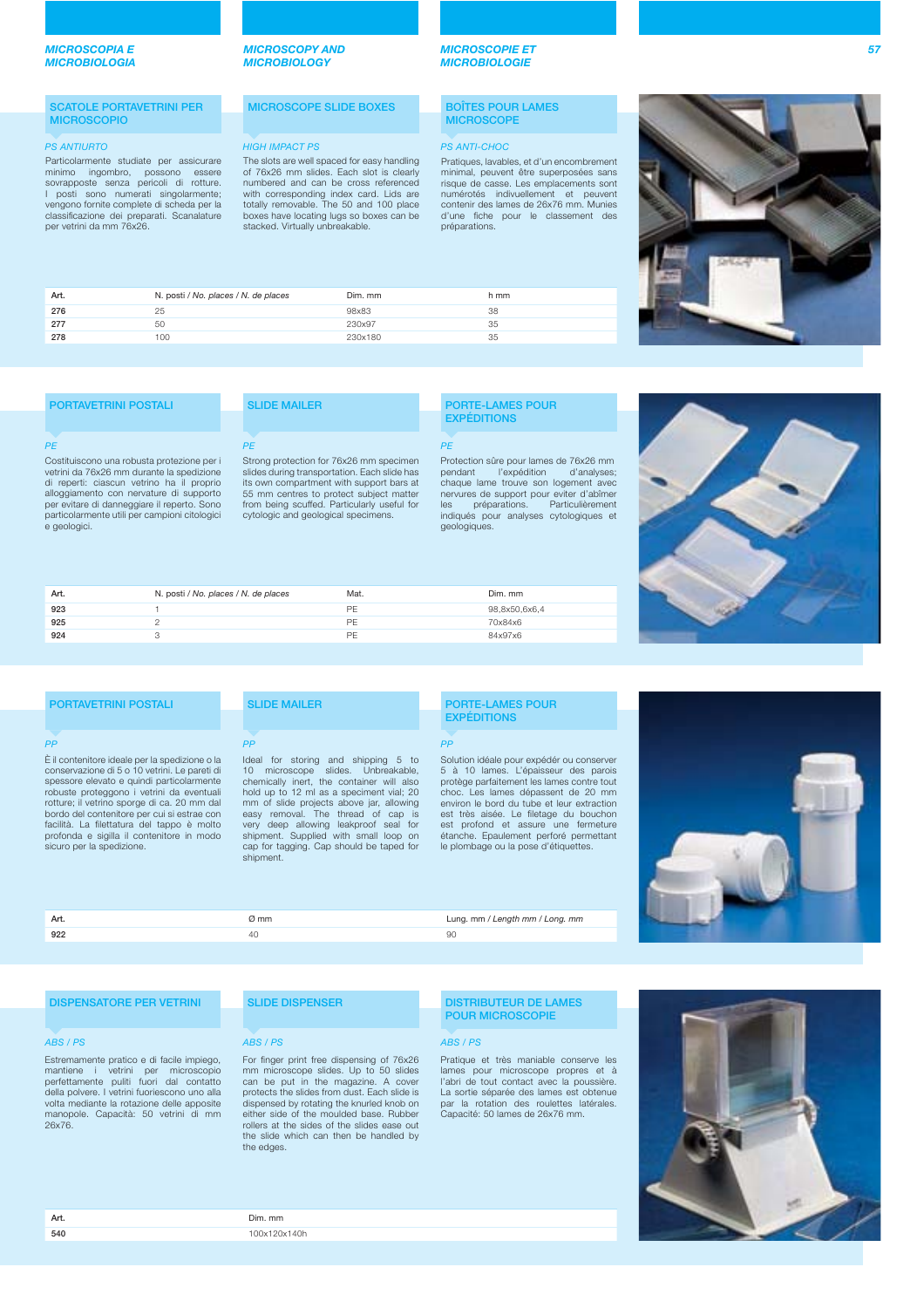### **VASSOI PORTAVETRINI PER MICROSCOPIO**

Studiati per classificare ed archiviare i vetrini standard da mm 76x26. Il fondo bianco permette di distinguere facilmente le colorazioni sui vetrini. Utile base di appoggio per la lettura di serie.

### *MICROSCOPY AND MICROBIOLOGY*

**TRAY FOR MICROSCOPE SLIDES**

### PVC PVC PVC

Moulded in white PVC for easy identification of different dyes on the slides. Ideal work station for 76x26 mm slides. Designed for easy removal of slides.

### *MICROSCOPIE ET MICROBIOLOGIE*

**PLAQUES DE PRÉSENTATION POUR LAMES DE MICROSCOPIE**

Conseillé en anatomie - pathologie. Pour classer et garder les lames standard 76x26 mm. Le fond blanc permet de distinguer facilement les colorations des lames.

| Art. | N. posti / No. places / N. de places | Dim. mm   |
|------|--------------------------------------|-----------|
| 672  | 20                                   | 190x340x8 |
| 673  | 40                                   | 190x660x8 |

### Vaschetta in PMP per uso con l'art. 354. Corredata di due coperchi, uno per **VASCHETTA PER COLORAZIONE VETRINI** PMP (TPX®) PMP (TPX®) PMP (TPX®)

**Art.** Dim. int. mm<br>353 74x95x63

chiusura totale onde evitare l'evaporazione del liquido quando la vaschetta non viene usata, uno con fessura per l'inserimento del cestello durante le colorazioni. xilene può attaccare chimicamente dopo 2 giorni a temperatura ambiente.

### **STAINING JAR WITH 2 LIDS**

**353** 74x95x63

Moulded in PMP for use with Art. 354. Supplied with 2 lids - one lid for use when dish is not in use, providing evaporation-free storage of staining liquid - the other lid with special opening to allow handle of staining rack Art 354 to be inserted; Xylene can cause etching after 2 days at room temperture.

### **CUVES À COLORATION À 2 COUVERCLES**

Munie de 2 couvercles. Un premier couvercle, à utiliser quand le portoir réf. 354 n'est pas inséré dans la cuve, et un autre couvercle avec ouverture spéciale qui permet la manipulation du portoir à coloration quand il se trouve dans la cuve. Le xylene peut attaquer chimiquement après 2 jours à temperature ambiance.

# **CESTELLI PER COLORAZIONE VETRINI** art. 353.

| <b>CESTELLI PER COLORAZIONE</b>                                                              | <b>STAINING RACK</b>                                                                                          | <b>PORTOIR A COLORATION</b>                                                                                             |  |
|----------------------------------------------------------------------------------------------|---------------------------------------------------------------------------------------------------------------|-------------------------------------------------------------------------------------------------------------------------|--|
| <b>VETRINI</b>                                                                               |                                                                                                               |                                                                                                                         |  |
|                                                                                              |                                                                                                               |                                                                                                                         |  |
| PP                                                                                           | <b>PP</b>                                                                                                     | РP                                                                                                                      |  |
| Cestello in PP con manico per 20 vetrini<br>da mm 26x76, da usare con vaschetta<br>art. 353. | Staining rack made of PP with horizontal<br>tray, holds 20 slides 76x26 mm (3"x1"). For<br>use with Art. 353. | La bôite de coloration en PP avec plateau<br>horizontal, peut contenir 20 lames de<br>76x26 mm. Utiliser avec art. 353. |  |
|                                                                                              |                                                                                                               |                                                                                                                         |  |
|                                                                                              |                                                                                                               |                                                                                                                         |  |

| Art. | N. posti / No. places / N. de places | Dim. mm   |
|------|--------------------------------------|-----------|
| 354  | 20                                   | 695x86x21 |
|      |                                      |           |

### **VASCHETTA PER VETRINI MODELLO HELLENDHAL**

Vaschetta in PMP a 8 posti (o 16 accoppiati) per colorazione vetrini per microscopio da mm 26x76. Fornita con coperchio in PMP; lo xilene può attaccare chimicamente dopo 2 giorni a temperatura ambiente

**Art.** Dim. mm **355** 58x53,5x86

### **STAINING JAR HELLENDHAL TYPE**

### PMP (TPX®) PMP (TPX®) PMP (TPX®)

PMP staining jar holds 76x26 mm (3"x1") slides vertically. Eight grooves. Supplied with PMP cover. Can accomodate 16 slides back to back. Xylene can cause etching after 2 days at room temperature.

### **CUVE À COLORATION TYPE HELLENDHAL**

La cuve à coloration en PMP peut contenir 8 lames de 76x26 mm verticalement ou 16 lames dos à dos. Xylene peut provoquer un attaque chimique après 2 jours à température ambiance.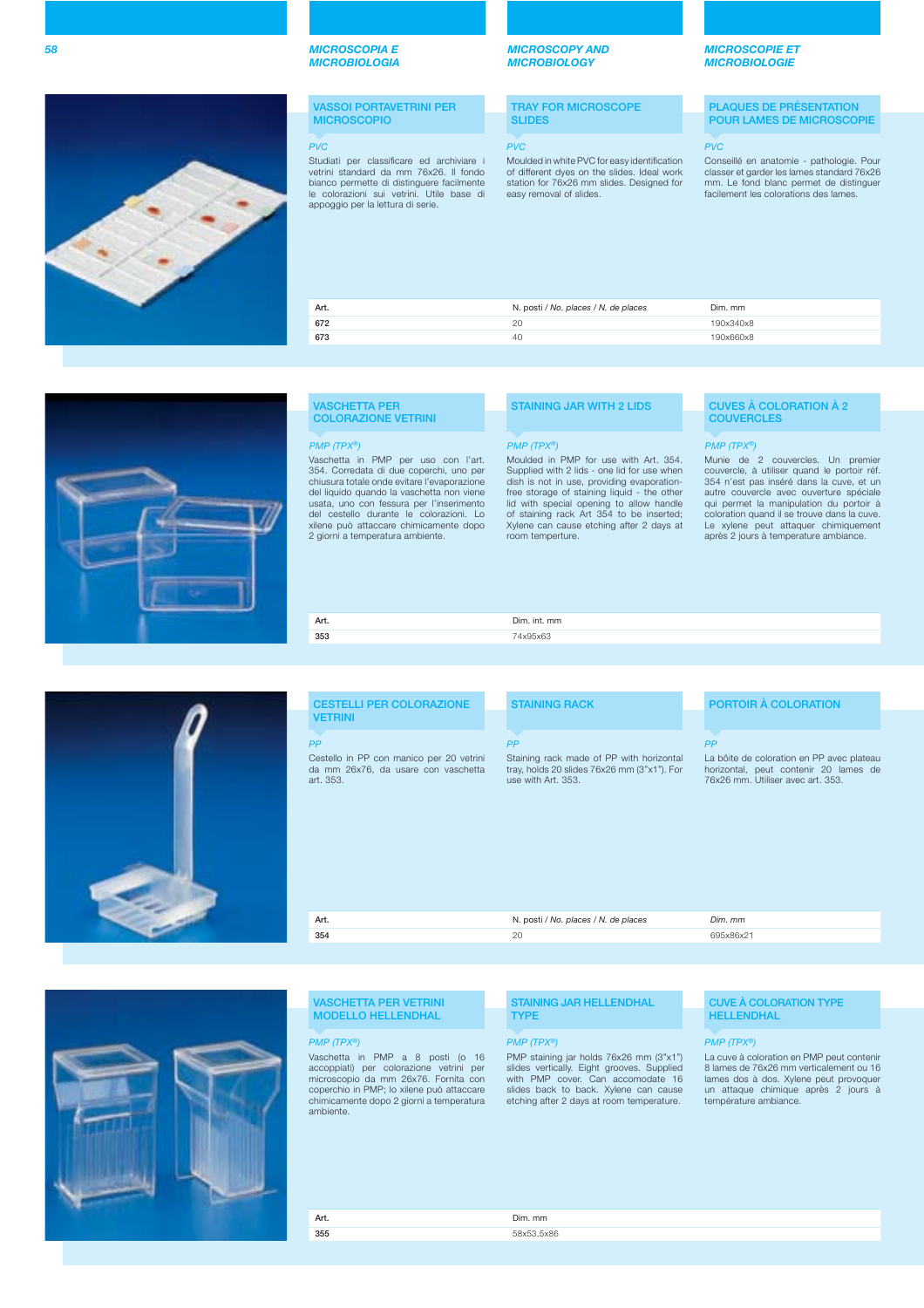### **VASCHETTA PER VETRINI MODELLO SCHIFFERDECKER**

Vaschetta a 10 posti (o 20 accoppiati) per colorazione vetrini da 26x76. Fornita con coperchio in PMP. Lo xilene può attaccare chimicamente dopo 2 giorni a temperatura ambiente.

### *MICROSCOPY AND MICROBIOLOGY*

### **STAINING JAR SCHIFFERDECKER TYPE**

### PMP (TPX®) PMP (TPX®) PMP (TPX®)

PMP staining jar for 76x26 mm (3"x1") slides. Ten grooves. Supplied with PMP cover. Can accomodate 20 slides back to back. Xylene can cause etching after 2 days at room temperature.

### *MICROSCOPIE ET MICROBIOLOGIE*

### **CUVE À COLORATION TYPE SCHIFFERDECKER**

Cuve à coloration PMP pouvant contenir 10 lames de 76x26 mm. Elle possède 10 emplacements permettant aussi de mettre 20 lames dos à dos ainsi qu'un couvercle en PMP. Le xylene peut provoquer un attaque chimique après 2 jours à température ambiance.



| Art. | Dim. int. mm |
|------|--------------|
| 351  | 76x65x45     |
|      |              |
|      |              |

### **CESTELLO PORTAVETRINI UNIVERSALE**

Cestello portavetrini per la colorazione simultanea di 25 vetrini; si inserisce nella cassetta art.1101. POM

# **STAINING RACK**

POM

# Staining rack for simultaneous staining of<br>25 slides; to fit trough Art. 1101.

Bôite porte-lames pour la coloration simultanée de 25 lames; on peut l'introduire dans la bôite 1101.

**PORTE-LAMES UNIVERSEL**



| Dim. mm<br>Art.<br>h mm<br>1100<br>$\sim$ |         |  |
|-------------------------------------------|---------|--|
|                                           |         |  |
|                                           | 79.6x92 |  |

POM

### **CASSETTA A TENUTA PER 25 VETRINI** Cassetta a perfetta tenuta di luce in cui va inserito un cestello per 25 vetrini art. 1100, può essere anche usata come cassetta di trasporto. POM

### **25 SLIDES STAINING TROUGH**

Staining trough for 25 slides; accomodating one rack, Art 1100. It can POM

also be used as a mailing box.

### **BOÎTE ÉTANCHE POUR 25 LAMES**

### POM

Boîte étanche de la lumière, dans laquelle on peut introduire le porte-lames réf. 1100; utile aussi comme boÎte d'expédition.



| Art. | Dim. mm  | h mm       |  |
|------|----------|------------|--|
| 1101 | 88x100,8 | - -<br>JZ, |  |
|      |          |            |  |

### **SCATOLA PER 4 CESTELLI**

Può accomodare fino a 4 cestelli art. 1100 per un totale di 100 vetrini per microscopio.

## $PS$  . The contract of the contract of the contract of the contract of the contract of the contract of the contract of the contract of the contract of the contract of the contract of the contract of the contract of the con

slides.

**STORAGE BOX FOR 4 RACKS**

Storage box only; can take up to 4 staining racks. Art. 1100, for a total quantity of 100

# **BOÎTES POUR 4 PORTE-LAMES**

Elles peuvent loger jusqu'à 4 porte-lames réf. 1100 pour un totale de 100 lames pour microscope.

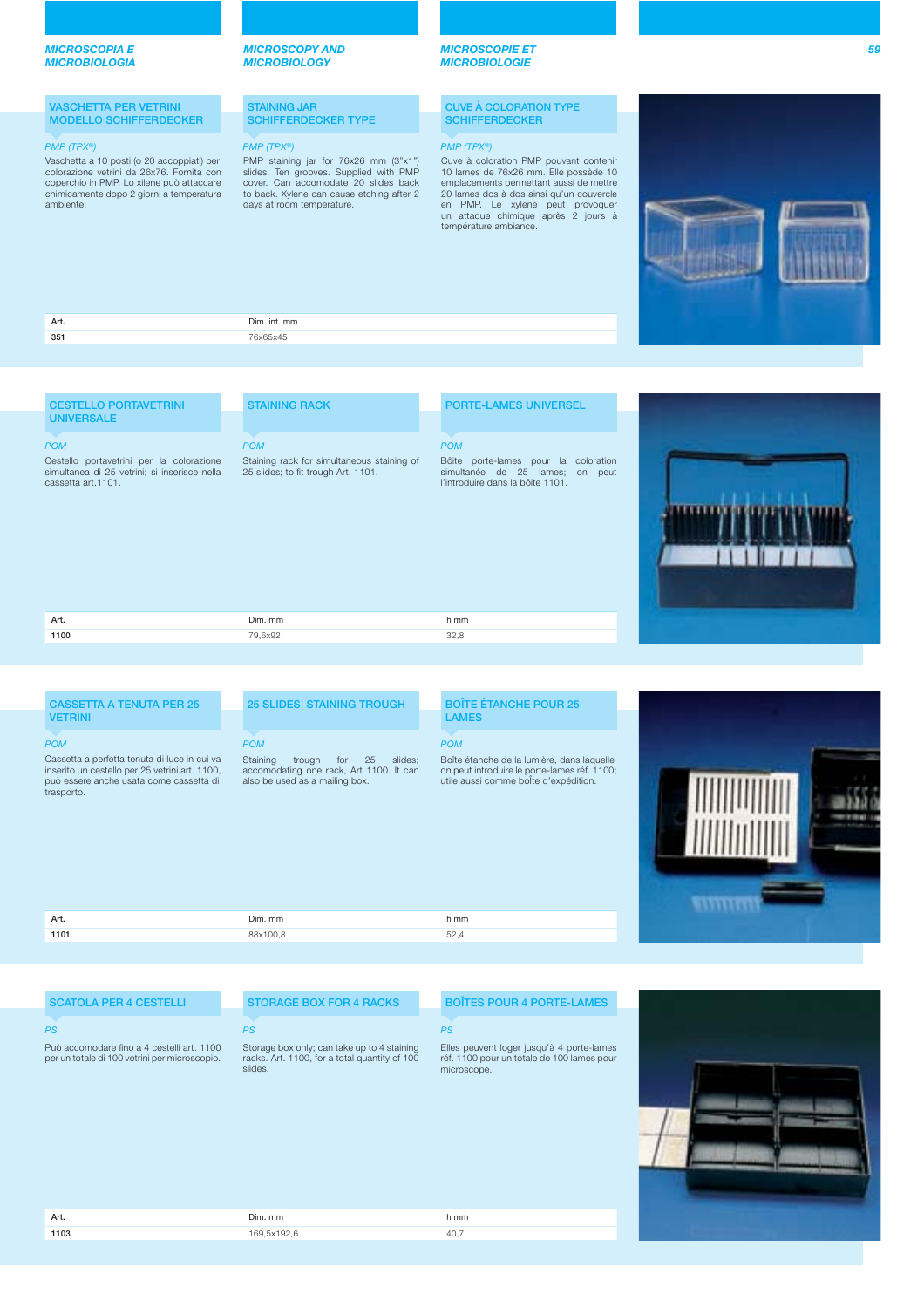

### **VASI CILINDRICI CON TAPPO ZIGRINATO**

I vasi cilindrici vengono forniti completi di sottotappo e tappo. Per il grande diametro della bocca sono particolarmente indicati per polveri, campioni solidi, creme, sostanze semisolide, cristalli e prodotti igroscopici. **Idonei al contatto alimentare.**

| Art. | Cap. ml | Ø mm | h mm | Bocca I.D. mm<br>Mouth I.D. mm<br>Col. I.D. mm | Art. | Cap. ml | $Ø$ mm | h mm | Bo<br>Mo<br>Сc |
|------|---------|------|------|------------------------------------------------|------|---------|--------|------|----------------|
| 1563 | 70      | 50   | 60   | 36                                             | 1567 | 1000    | 111    | 128  | 85             |
| 1564 | 120     | 56   | 71   | 36                                             | 1568 | 2000    | 111    | 235  | 87             |
| 1565 | 250     | 69   | 94   | 50                                             | 1569 | 1500    | 111    | 182  | 87             |
| 1566 | 500     | 86   | 107  | 70                                             |      |         |        |      |                |
|      |         |      |      |                                                |      |         |        |      |                |

**SAMPLE VIALS**

PE

### *MICROSCOPY AND MICROBIOLOGY*

**CYLINDRICAL JARS WITH RIBBED CAP**

### HDPE HDPE HDPE

The cylindrical jars are supplied with insert and cap.Thanks to the large neck they are suitable for powders, solid specimen, creamy or semisolid substances, crystals and hygroscopic substances. **Suitable for foodstuff.**

### *MICROSCOPIE ET MICROBIOLOGIE*

### **VASES CYLINDRIQUES AVEC COUVERCLES CRÉNELÉS**

Les vases cylindriques sont livrés complèts de bouchon et sous-bouchon. Le diamètre du col est indiqué pour poudres et substances solids, crèmes, substances semi-solids, cristaux et échantillons hygroscopiques. **Adaptés aux aliments.**

> Bocca I.D. mm Mouth I.D. mm Col. I.D. mm

|  | <b>CONTENITORI CON TAPPO</b> |  |
|--|------------------------------|--|
|  |                              |  |

### PE

Contenitore multiuso con tappo unito da laccetto di sicurezza per campioni di qualsiasi tipo. Leggeri ed infrangibili. Possono essere usati come contenitori per pesata. **Idonei al contatto alimentare.**

General purpose containers with push on hinged lids. Flat bottomed. Lightweight and unbreakable. Can be used as weighing containers. **Suitable for foodstuff.**

| Art. | Cap. ml                  | Ø mm | h mm | Spess. parete mm<br>Wall thick, mm<br>Epaiss, de parois mm | Peso q<br>Weight g<br>Poids g |
|------|--------------------------|------|------|------------------------------------------------------------|-------------------------------|
| 730  |                          | 8    | 32   | 0,98                                                       | 0,71                          |
| 731  | 2,5                      | 14   | 31,5 | 0.83                                                       | 1,55                          |
| 737  | 5                        | 15   | 49   | 0,93                                                       | 2,5                           |
| 732  | 8                        | 17,2 | 57,6 | 1,20                                                       | 3,5                           |
| 733  | $\overline{\phantom{a}}$ | 22,8 | 32,9 | 1,35                                                       | 3,5                           |
| 734  | 20                       | 24,8 | 74,5 | 1,6                                                        | 9,7                           |
| 735  | 35                       | 31   | 74,5 | 1,6                                                        | 14                            |
| 736  | 25                       | 31,3 | 52,5 | 1,6                                                        | 61                            |
|      |                          |      |      |                                                            |                               |

| ۲<br>ا<br>Hl<br>$\mathsf A$<br>me<br>liq<br>da<br>a<br>rol<br>$\frac{c}{c}$ |
|-----------------------------------------------------------------------------|
| l                                                                           |
|                                                                             |
| n n n n n n                                                                 |
|                                                                             |
|                                                                             |
|                                                                             |
|                                                                             |

|                                                                                                                                                                                                                                                                                                                                                       | <b>CONTENITORI CON TAPPO A</b> |          | <b>SCREW CAP CONTAINERS</b>                                                                                                                                                                                                                                             |       |                | <b>RèCIPIENTS A BOUC</b>                                                                                                                                                                  |                               |
|-------------------------------------------------------------------------------------------------------------------------------------------------------------------------------------------------------------------------------------------------------------------------------------------------------------------------------------------------------|--------------------------------|----------|-------------------------------------------------------------------------------------------------------------------------------------------------------------------------------------------------------------------------------------------------------------------------|-------|----------------|-------------------------------------------------------------------------------------------------------------------------------------------------------------------------------------------|-------------------------------|
| <b>VITE</b>                                                                                                                                                                                                                                                                                                                                           |                                |          |                                                                                                                                                                                                                                                                         |       |                | <b>VISSE</b>                                                                                                                                                                              |                               |
| <b>HDPE</b>                                                                                                                                                                                                                                                                                                                                           |                                |          | <b>HDPE</b>                                                                                                                                                                                                                                                             |       |                | <b>HDPE</b>                                                                                                                                                                               |                               |
| A perfetta tenuta, ideali per contenere<br>mercurio, ecc. Piccole quantità di campione<br>liquido o solido possono essere prelevate<br>da questi contenitori senza problemi dovuti<br>a ostacoli all'interno. Sono inoltre molto<br>robusti, con pareti di elevato spessore e<br>con eccellente resistenza chimica. Idonei al<br>contatto alimentare. |                                |          | Ideal for storing mercury etc. Leakproof.<br>Small quantities of liquid or solid samples<br>can be taken out by pipette/spatulas<br>without the hindrance of internal shoulders.<br>Sturdy, heavy walled with excellent chemical<br>resistance. Suitable for foodstuff. |       |                | Etancheité<br><b>Rècipients</b><br>pour<br>prélèvements liquides ou<br>être effectués sans prob<br>empêchements à l'intérie<br>parois de forte épaisseur e<br>résistance chimique. Adapte | id<br>parfaite;<br>mercur     |
| Art.                                                                                                                                                                                                                                                                                                                                                  | Cap. ml                        | Ø O.D mm | $Ø$ I.D mm                                                                                                                                                                                                                                                              | h mm  |                | Spess. parete mm<br>Wall thick, mm<br>Epaiss, de parois mm                                                                                                                                | Peso q<br>Weight g<br>Poids q |
| 910                                                                                                                                                                                                                                                                                                                                                   | 5                              | 21       | 17.6                                                                                                                                                                                                                                                                    | 35.7  | 1,7            |                                                                                                                                                                                           | 11                            |
| 911                                                                                                                                                                                                                                                                                                                                                   | 10                             | 21       | 17,6                                                                                                                                                                                                                                                                    | 58,4  | 1,7            |                                                                                                                                                                                           | 13                            |
| 912                                                                                                                                                                                                                                                                                                                                                   | 30                             | 35       | 31                                                                                                                                                                                                                                                                      | 53    | $\mathfrak{D}$ |                                                                                                                                                                                           | 22                            |
| 913                                                                                                                                                                                                                                                                                                                                                   | 60                             | 35       | 31                                                                                                                                                                                                                                                                      | 94.2  | 1,7            |                                                                                                                                                                                           | 29                            |
| 914                                                                                                                                                                                                                                                                                                                                                   | 90                             | 54,5     | 50                                                                                                                                                                                                                                                                      | 63,4  | 2,2            |                                                                                                                                                                                           | 44                            |
| 916                                                                                                                                                                                                                                                                                                                                                   | 180                            | 54.5     | 50                                                                                                                                                                                                                                                                      | 109.6 | 2,2            |                                                                                                                                                                                           | 61                            |



### **CONTENITORE CON TAPPO A PRESSIONE**

Di forma cilindrica, hanno imboccatura larga e sono dotati di tappo a pressione

a tenuta.

PS PS PS

Cylindrical containers in PS material, wide mounth with snap on lid.

### **RèCIPIENTS AVEC BOUCHONS** PE

Rècipients pour plusieurs utilisations avec bouchon à pression attaché avec un lacet de sécurité. Légers et incassables. Ils peuvent être utilisés comme containers de pesée. **Adaptés aux aliments.**

| Spess. parete mm<br>Wall thick, mm<br>Epaiss, de parois mm | Peso q<br>Weight g<br>Poids g |
|------------------------------------------------------------|-------------------------------|
| 0,98                                                       | 0.71                          |
| 0,83                                                       | 1.55                          |
| 0,93                                                       | 2,5                           |
| 1.20                                                       | 3,5                           |
| 1,35                                                       | 3,5                           |
| 1.6                                                        | 9,7                           |
| 1.6                                                        | 14                            |
| 1.6                                                        | 61                            |
|                                                            |                               |

# **RECIPIENTS À BOUCHONS**

Etancheité parfaite; idéales comme Rècipients pour mercure etc. Petits prélèvements liquides ou solides peuvent être effectués sans problèmes et sans empêchements à l'intérieur. Ils ont les parois de forte épaisseur et une excellente résistance chimique. **Adaptés aux aliments.**

### **SNAP-ON LID CONTAINERS RÈCIPIENTS AVEC BOUCHON À PRESSION**

De forme cylindrique, col large et couvercle à pression étanche.

### **Art.** *O* **mm <b>Cap.** mm **Cap.** mm **2580** 34 34 41 30 **2585** 34 34 **60** 35